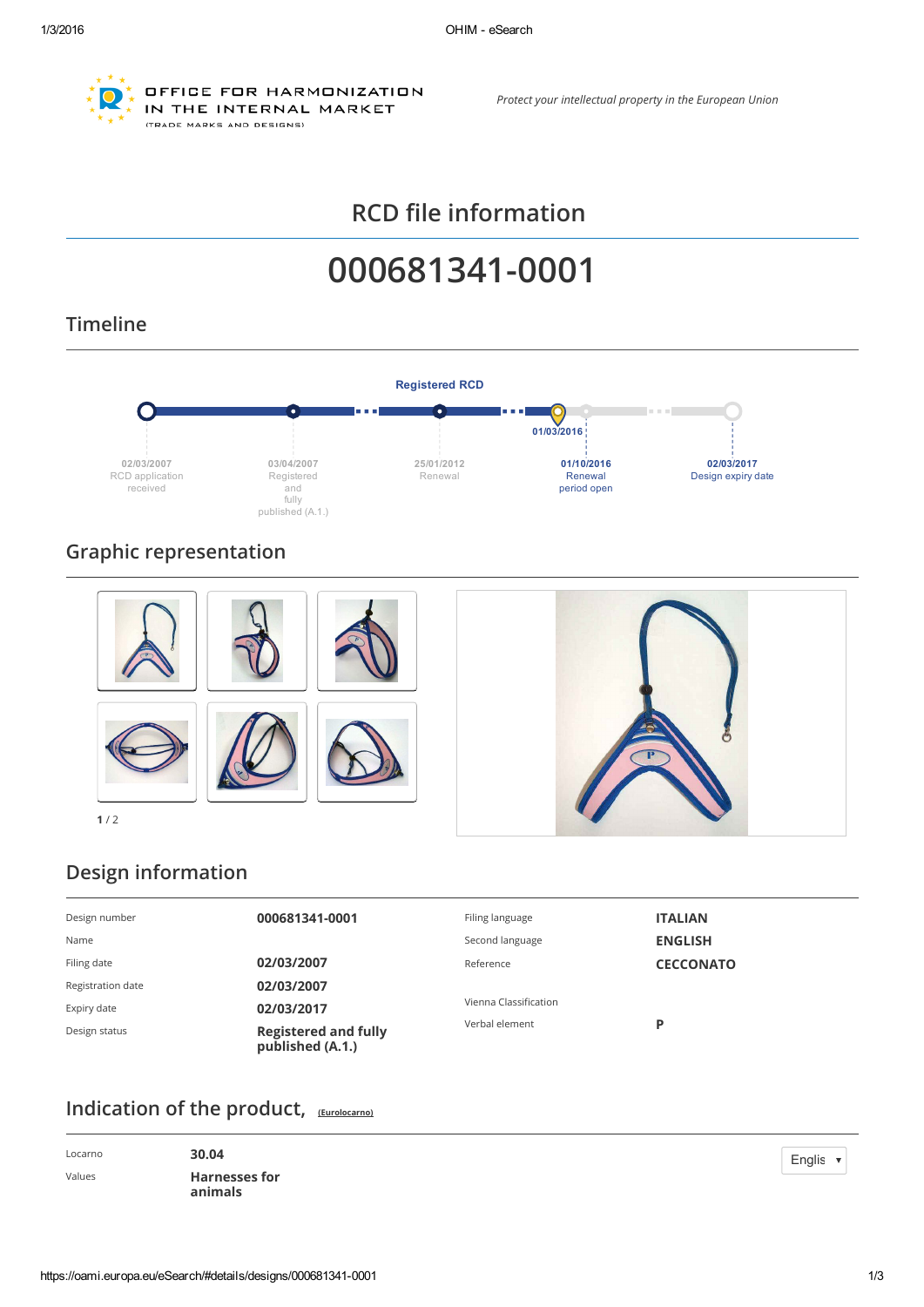#### Owners

# Cecconato, Pierantonio

| ID<br>Organisation               | 288472<br>Pierantonio<br>Cecconato | Country<br>State/county<br>Town | IT - Italy<br>n/a<br>Lovadina di       | Correspondence address<br>Pierantonio Cecconato<br>Via Bachelet, 17/2<br>I-31027 Lovadina di<br>Spresiano (Treviso)<br><b>ITALIA</b> | Can be accessed and<br>changed by authorised user<br>via the User Area |  |
|----------------------------------|------------------------------------|---------------------------------|----------------------------------------|--------------------------------------------------------------------------------------------------------------------------------------|------------------------------------------------------------------------|--|
| Legal status                     | <b>Physical</b><br>person          | Post code                       | <b>Spresiano</b><br>(Treviso)<br>31027 |                                                                                                                                      | Can be accessed and<br>changed by authorised user                      |  |
| Via Bachelet,<br>Address<br>17/2 |                                    | via the User Area               |                                        |                                                                                                                                      |                                                                        |  |
|                                  |                                    |                                 |                                        |                                                                                                                                      | Can be accessed and<br>changed by authorised user                      |  |

# Caverzan, Giuseppe

| ID           | 288474                    | Country      | IT - Italy                 | <b>Correspondence address</b>         |                                                                        |
|--------------|---------------------------|--------------|----------------------------|---------------------------------------|------------------------------------------------------------------------|
| Organisation | Giuseppe                  | State/county | n/a                        | Giuseppe Caverzan                     | Can be accessed and<br>changed by authorised user                      |
|              | Caverzan                  | Town         | <b>Montebelluna</b>        | GR-TECH S.R.L.<br>Via Cal Trevisana 6 | via the User Area                                                      |
| Legal status | <b>Physical</b><br>person | Post code    | 31044                      | I-31044 Montebelluna                  |                                                                        |
|              |                           | Address      | Via Brunello<br>Andrea, 25 | <b>ITALIA</b>                         | Can be accessed and<br>changed by authorised user<br>via the User Area |

Can be accessed and changed by authorised user via the User Area

via the User Area

# Representatives

No entry

#### Designers

No entry

#### Exhibition priority

No entry

#### Priority

No entry

# Publications

| <b>Bulletin number</b>      | Date       | Section | Description                                         |
|-----------------------------|------------|---------|-----------------------------------------------------|
| 2007/061                    | 03/04/2007 | A.1     | Applications published under Articles 48 and 50 CDR |
| 2012/018                    | 25/01/2012 | C.1     | Renewals                                            |
| Showing 1 to 2 of 2 entries |            |         |                                                     |

# Recordals